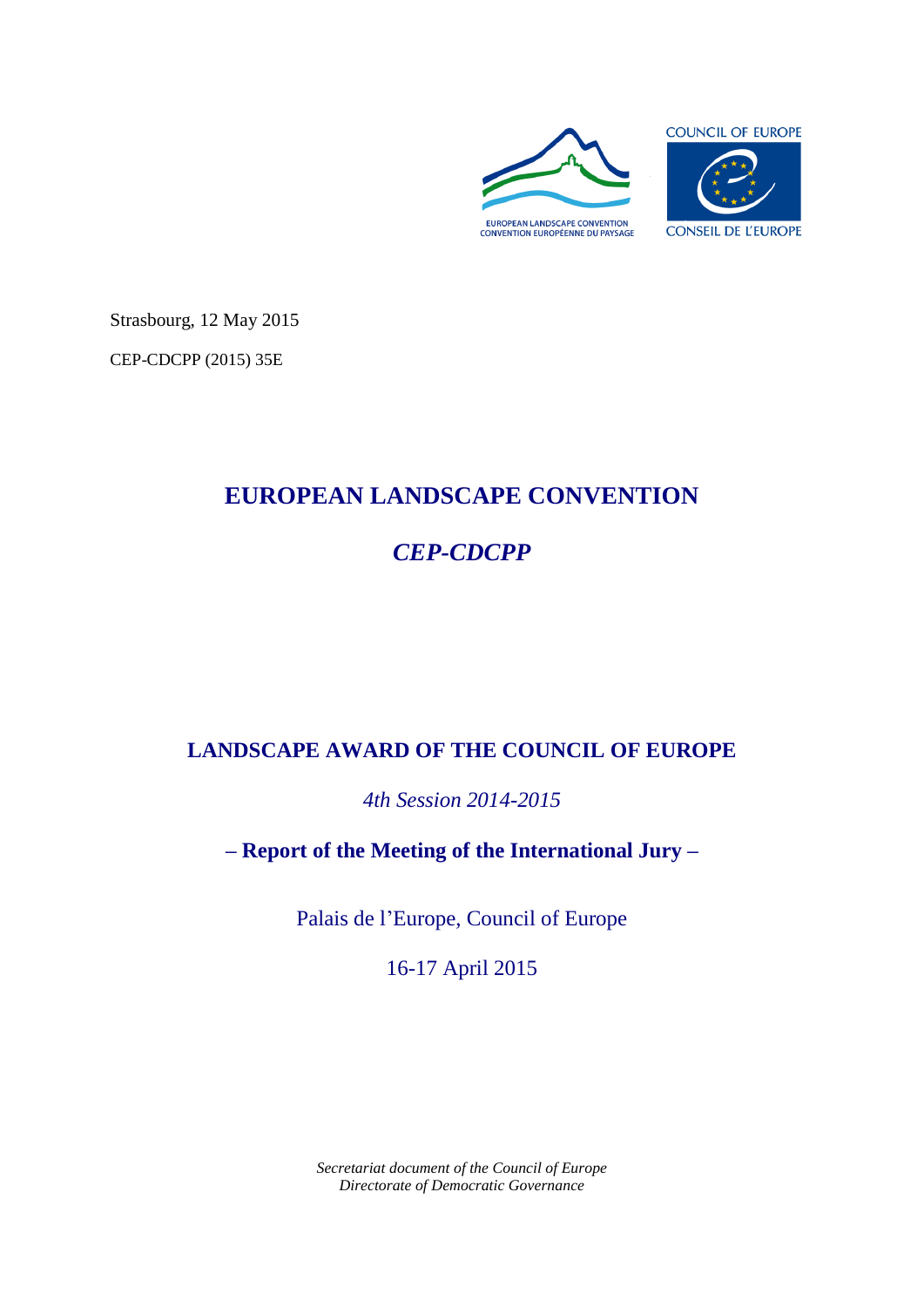# **I. WELCOME AND OPENING OF THE MEETING**

1. The Secretariat of the European Landscape Convention of the Council of Europe welcomed the members of the Jury to the 4rd Session of the Landscape Award of the Council of Europe – Mrs Liv Kirstine MORTENSEN, Chair of the Council of Europe Conference on the European Landscape Convention, Mrs Maria José FESTAS, Former Chair of the Council of Europe Conference on the European Landscape Convention, Mr Phaedon ENOTIADES, Representative of the Steering Committee on Culture, Heritage and Landscape (CDCPP), Mr Mihály MŐCSÉNYI, former President of the International Federation of Landscape Architecture (IFLA) and Professor Emeritus of the University of Horticulture, Faculty of Landscape Architecture of Hungary, and Mrs Anne-Marie CHAVANON, Representative of the Conference of INGOS of the Council of Europe –, and thanked them for their participation in this important meeting (list of participants in Appendix 1 to this report). The members of the Jury expressed their regret about the non-participation of the representative of the Congress.

#### **a. Adoption of the draft agenda**  *[\[CEP-CDCPP \(2015\) Award 1E\]](http://www.coe.int/t/dg4/cultureheritage/heritage/Landscape/Prix/2014/jury/CEP-CDCPP-2015-OJ_en.pdf)*

2. The participants adopted the draft agenda as it appears in the Appendix 2 to this report.

#### **b. General presentation of the work of the meeting**  *[\[CEP-CDCPP \(2015\) Award 2E\]](http://www.coe.int/t/dg4/cultureheritage/heritage/Landscape/Prix/2014/jury/CEP-CDCPP-2015-2-Award_en.pdf)*

3. Mrs Maguelonne DEJEANT-PONS, Secretary of the European Landscape Convention, reminded that the European Landscape Convention provides in its Article 11 a Council of Europe Landscape Award.

The Committee of Ministers adopted Resolution CM/Res(2008)3 on the rules governing the Landscape Award of the Council of Europe on 20 February 2008 (Appendix 3 to this report). The Award is in keeping with the work done by the Council of Europe in favour of human rights, democracy and sustainable development and that it promotes the territorial dimension of human rights and democracy by acknowledging the importance of measures taken to improve the landscape features of people's living conditions.

The Award was launched in 2008 and three sessions of the award were organised: in 2008-2009, in 2010-2011, and in 2012-2013.

According to the Resolution CM/Res(2008)3 on the rules governing the Landscape Award of the Council of Europe and in the framework of the organisation of the 4th Session of the Landscape Award of the Council of Europe, the Parties to the Convention were invited to present through their Permanent Representatives of the Parties to the Convention the applications to the General Secretariat of the Council of Europe by 30 January 2015.

The Secretary received 12 application files from the following Parties: Belgium, Cyprus, Croatia, Czech Republic, Finland, Hungary, Italy, Latvia, the Netherlands, Slovakia, Spain and Turkey.

The International Jury set up as a subordinate body of the Steering Committee for Culture, Heritage and Landscape – CDCPP (committee of experts referred to in Article 10 of the Convention) meet thus in order to examine the applications and propose the award, possible special mentions and acknowledgements.

Mr Phaedon ENOTIADES was elected by the CDCPP as its representative in the Jury (Decision of the Steering Committee for Culture, Cultural heritage and Landscape (CDCPP) at its 3rd Plenary Session, Strasbourg, CDCPP(2014)20 Strasbourg, 2 April 2014, Item 6.8).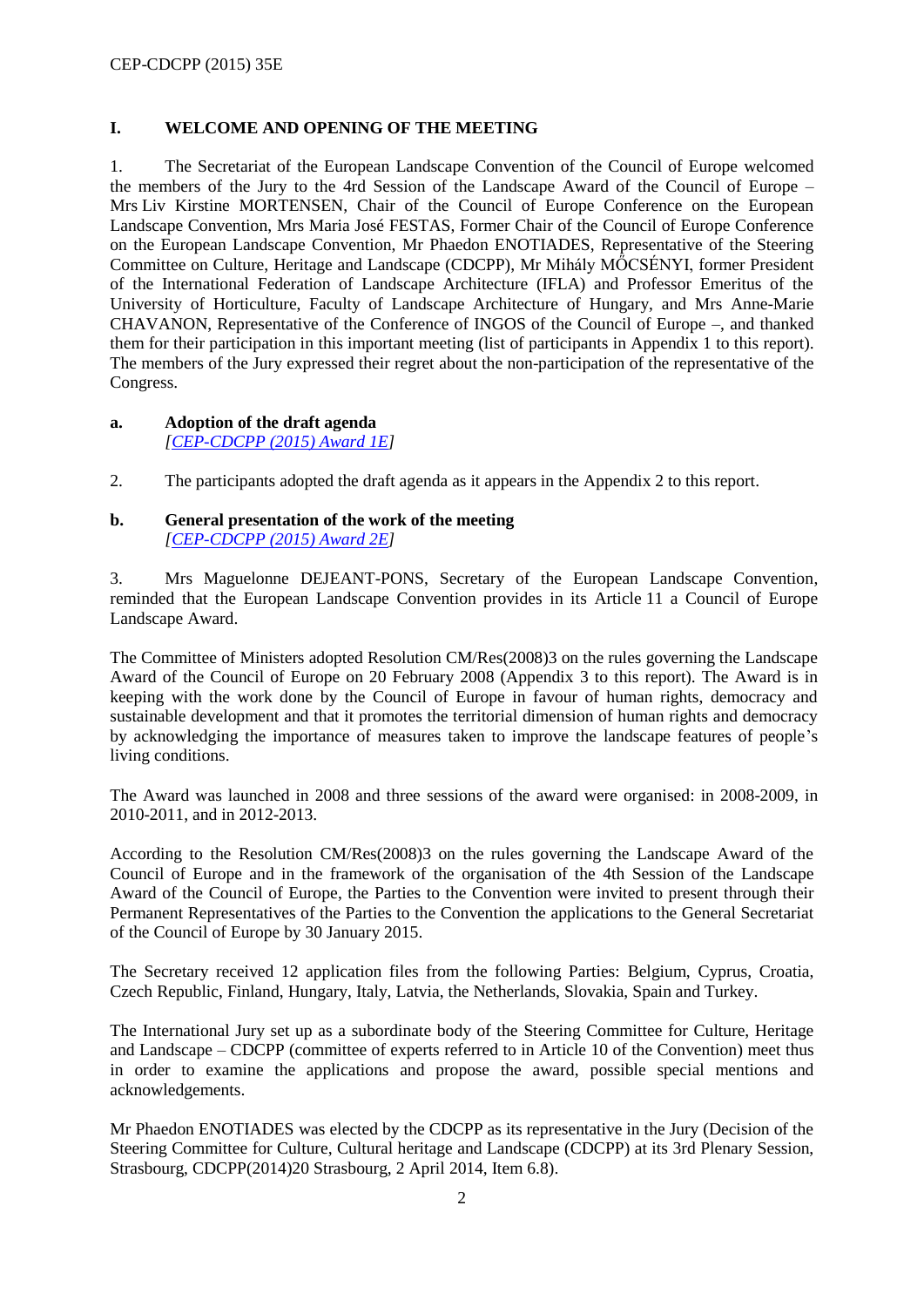At its 4th Meeting (Strasbourg, 1-3 June 2015) the CDCPP will be invited to examine the proposals of the Jury and to forward its proposals to the Committee of Ministers.

In the light of the proposals of the CDCPP, the Committee of Ministers shall grant the award, any special mentions and acknowledgments. According to the Resolution CM/Res(2008)3 on the rules governing the Landscape Award of the Council of Europe, they will be presented by the Secretary General of the Council of Europe, with the participation of the President of the CDCPP and of the President of the Council of Europe Conference on the European Landscape Convention or their representatives at a public ceremony.

All the achievements will be also presented at the 17th Council of Europe Meeting of the Workshops on the European Landscape Convention.

A presentation of the applications appears on the Council of Europe Website of the European Landscape Convention: [http://www.coe.int/EuropeanLandscapeConvention](http://www.coe.int/EuropeanLandscapeConvention%20/) / "Council of Europe Landscape Award" Part; or [http://www.coe.int/t/dg4/cultureheritage/heritage/landscape/prix/session2015\\_EN.asp?](http://www.coe.int/t/dg4/cultureheritage/heritage/landscape/prix/session2015_EN.asp)

# **II. ELECTION OF THE CHAIR**

4. The members of the Jury elected Mrs Maria José FESTAS, Chair of the Jury of the 4th Session of the Landscape Award of the Council of Europe. The Chair warmly welcomed and thanked all the States Parties to the Convention which had contributed with enthusiasm to this 4th Session of the Landscape Award.

#### **III. PRESENTATION OF THE PROJECTS**  *[\[CEP-CDCPP \(2015\) Award 2E\]](http://www.coe.int/t/dg4/cultureheritage/heritage/Landscape/Prix/2014/jury/CEP-CDCPP-2015-2-Award_en.pdf)*

5. The Jury examined the complete files submitted (See) to the Secretariat of the Council of Europe, presented by the Secretariat, Mrs Maguelonne DEJEANT-PONS and Mr Barry HYNES: [http://www.coe.int/t/dg4/cultureheritage/heritage/landscape/prix/session2015\\_EN.asp?](http://www.coe.int/t/dg4/cultureheritage/heritage/landscape/prix/session2015_EN.asp) [http://www.coe.int/t/dg4/cultureheritage/heritage/landscape/prix/2014/jury/CEP-CDCPP-2015-2-](http://www.coe.int/t/dg4/cultureheritage/heritage/landscape/prix/2014/jury/CEP-CDCPP-2015-2-Award_en.pdf) [Award\\_en.pdf](http://www.coe.int/t/dg4/cultureheritage/heritage/landscape/prix/2014/jury/CEP-CDCPP-2015-2-Award_en.pdf)

**Belgium Enhancement of the natural site landscape of Hof ter Musschen** *Commission de l'Environnement de Bruxelles et Environs ASBL*

**Croatia Ecomuseum Blaca Hermitage** *Cultural Centre of Blac*

**Cyprus Development of the Historical Centre of Agios Athanasios Municipality** *Municipality of Agios Athanasios*

**Czech Republic Service Tree – Tree of the Slovácko Region** *Municipality of Tvarožná Lhota and INEX voluntary service Bílé Karpaty – NGO*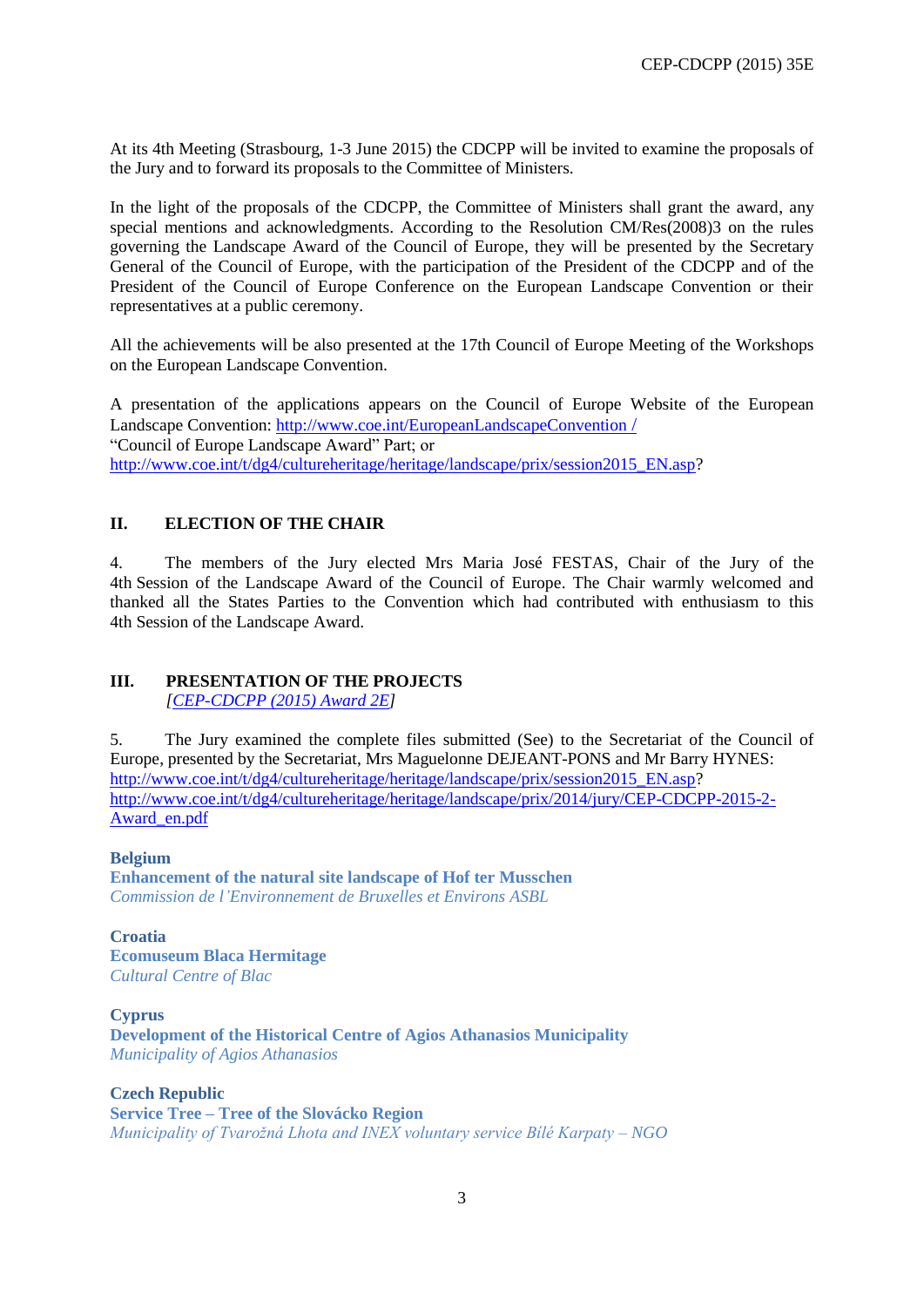#### **Finland**

**Bull by the Horns: Grazing in Nature and Landscape Management** *The Centre for Economic Development, Transport and the Environment for Central Finland (ELY Centre), Finland*

#### **Hungary**

**[Borderless cooperation of local communities for the landscape heritage of "Fabulous" Hetés](http://www.coe.int/t/dg4/cultureheritage/heritage/landscape/prix/2014/Hungary-appli-form.pdf)** *Local Government authorities, the Greenways Methodological Association and the Iron Curtain Trail Association*

**Italy**

**Agricultural Park of Paduli / Parco Agricolo dei Paduli** *Laboratorio Urbano Aperto / Open Urban Laboratory*

#### **Latvia**

**Kuldīga Town in Venta Valley – Preserving Unique Landscape for the next Generations** *Kuldīga Municipality*

#### **Netherlands**

**National Project:** *Nieuwe Hollandse Waterline* **/New Dutch Waterline** *Board of the New Dutch Waterline*

**Slovak Republic Liptovská Teplička: The protection of the unique historical landscape types** *Village of Liptovská Teplička*

#### **Spain The Sénia Territory Millennium Olive Tree Landscape** *Taula del Sénia Commonwealth*

#### **Turkey**

**Biodiversity and Natural Resources Management in Camili Basin** *Camili Environmental Protection and Development Association*

# **IV. DELIBERATION AND DECISION OF THE JURY**

- 6. The Jury:
- appreciated the important work done by the Parties to the Convention at national level in order to select the projects submitted in accordance to the European Landscape Convention;
- considered that the award's purpose is to reward exemplary practical initiatives for the achievement of landscape quality objectives on the territories of parties to the Convention as well as to heighten civil society's awareness of the value of landscapes, of their role and of changes to them;
- recognised the importance of the projects presented, which through varying and diverse approaches contribute to the implementation of the European Landscape Convention;
- kept in mind that according to the provisions of the European Landscape Convention landscape is an area as perceived by people, whose character is the result of the action and interaction of natural and/or human factors and that landscape policies allow specific measures to be taken aimed at the protection, management and planning of landscapes;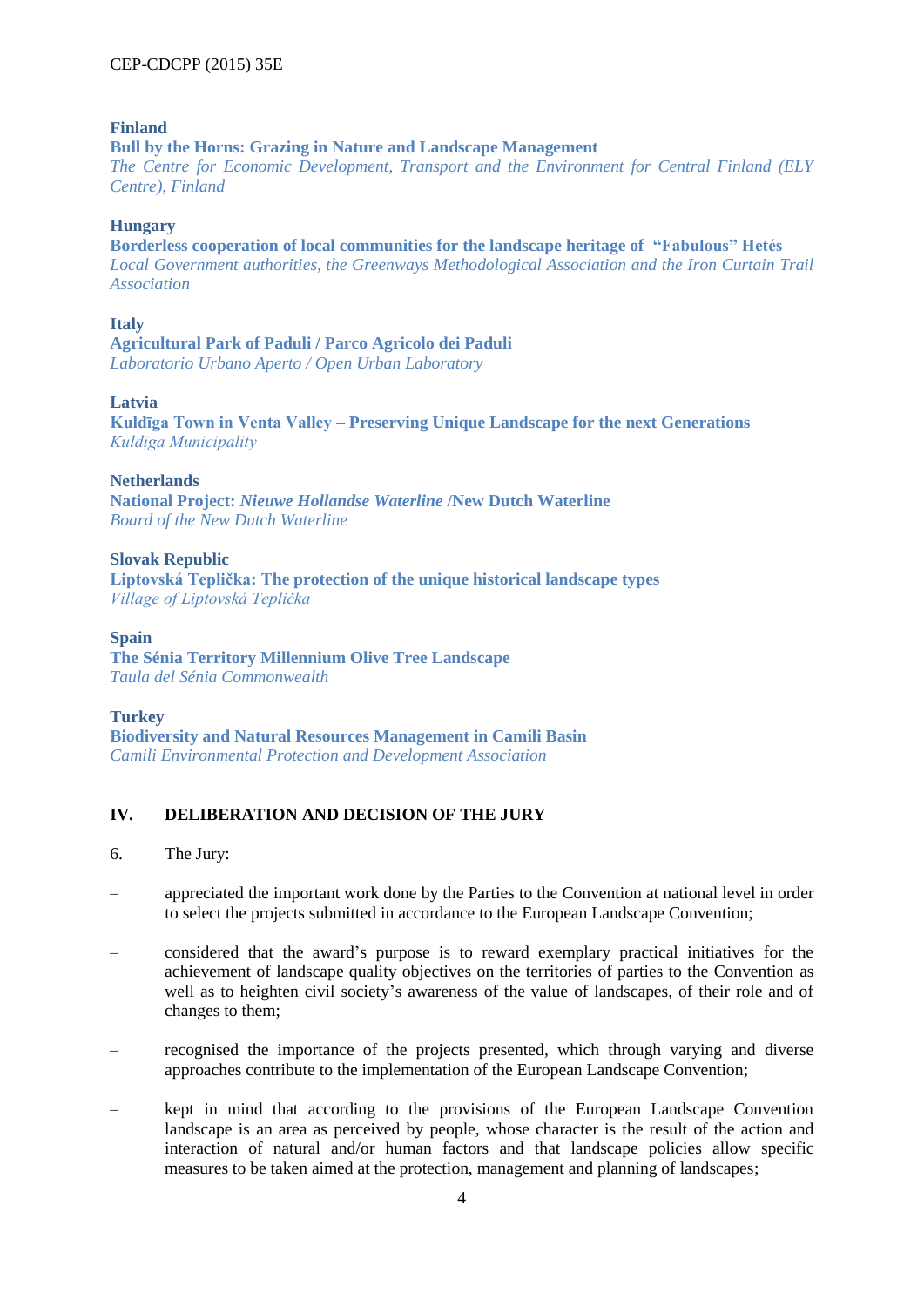- reminded that the award is in keeping with the work done by the Council of Europe in favour of human rights, democracy, social cohesion and sustainable development and that it promotes the territorial dimension of human rights and democracy by acknowledging the importance of measures taken to improve the landscape features of people's living conditions.
- 7. After deliberation, the Jury:
- recognised the importance of the projects presented for the 4th Session 2014-2015 of the Council of Europe Landscape Award of the European Landscape Convention, which through varying and diverse approaches contribute to the implementation of the European Landscape Convention;
- proposed the official recognition of those achievements by the Secretary General of the Council of Europe in order to make them well-known to the general public as exemplary, valuable and a source of inspiration;
- asked the Council of Europe to use these projects as examples of good practice in the framework of its activities.
- 7.1. The Jury unanimously decided<sup>1</sup>:

 $\overline{a}$ 

*a)* To attribute the Council of Europe Landscape Award of the European Landscape Convention for the 4th Session 2014-2015 to:

#### **[Borderless cooperation of local communities for the landscape heritage of](http://www.coe.int/t/dg4/cultureheritage/heritage/landscape/prix/2014/Hungary-appli-form.pdf) "Fabulous" Hetés** *Local Government authorities, the Greenways Methodological Association and the Iron Curtain Trail Association, Hungary and all the Slovenian villages of the Hetés Region*

The aim of the project, involving ten small Slovenian and Hungarian villages of the ethnographic micro-region of Hetés, was to rehabilitate and strengthen cross-border connections and ties between the two communities once separated by the Iron Curtain. A joint recovery process of the Hetés was made relevant by raising awareness of the need to protect, manage and enhance the valuable shared landscape heritage, using it in a sustainable way. Another important feature was mobilizing appropriate local resources as well as the local communities to play a central role in the project. The valuable natural and historical landscape elements of the Hetés region were surveyed, identified, assessed and documented with the participation of the population. Local knowledge was also used to uncover the different opportunities and potential – not only environmental and cultural but also social and economic – of the landscape, thus making possible both its conservation and its sustainable use, namely by tourists. *Fora*, workshops and a joint space called the 'Friendship Park', have also contributed to the re-emergence of the strong relationship between both communities of this microregion. The establishment of a cross-border greenway system for hikers and cyclists is another symbolic element of the project.

**Considering that the most important added-value of this project** is that it is a transfrontier achievement which links the communities of the ten villages on both sides of the border through the landscape, thus contributing both to the implementation of the aims of the European Landscape Convention and thus to the ideals of the Council of Europe, **the Jury proposes that although the project was presented by Hungary, the Award is attributed to all ten villages that participated in the project**.

<sup>&</sup>lt;sup>1</sup> To avoid possible conflict of interest, the Representative of the CDCPP, Mr Phaedon ENOTIADES did not take part in the analysis and decision related to the project presented by Cyprus. The same attitude was taken by Mr Mihály MÖCSÉNYI in relation to the project presented by Hungary.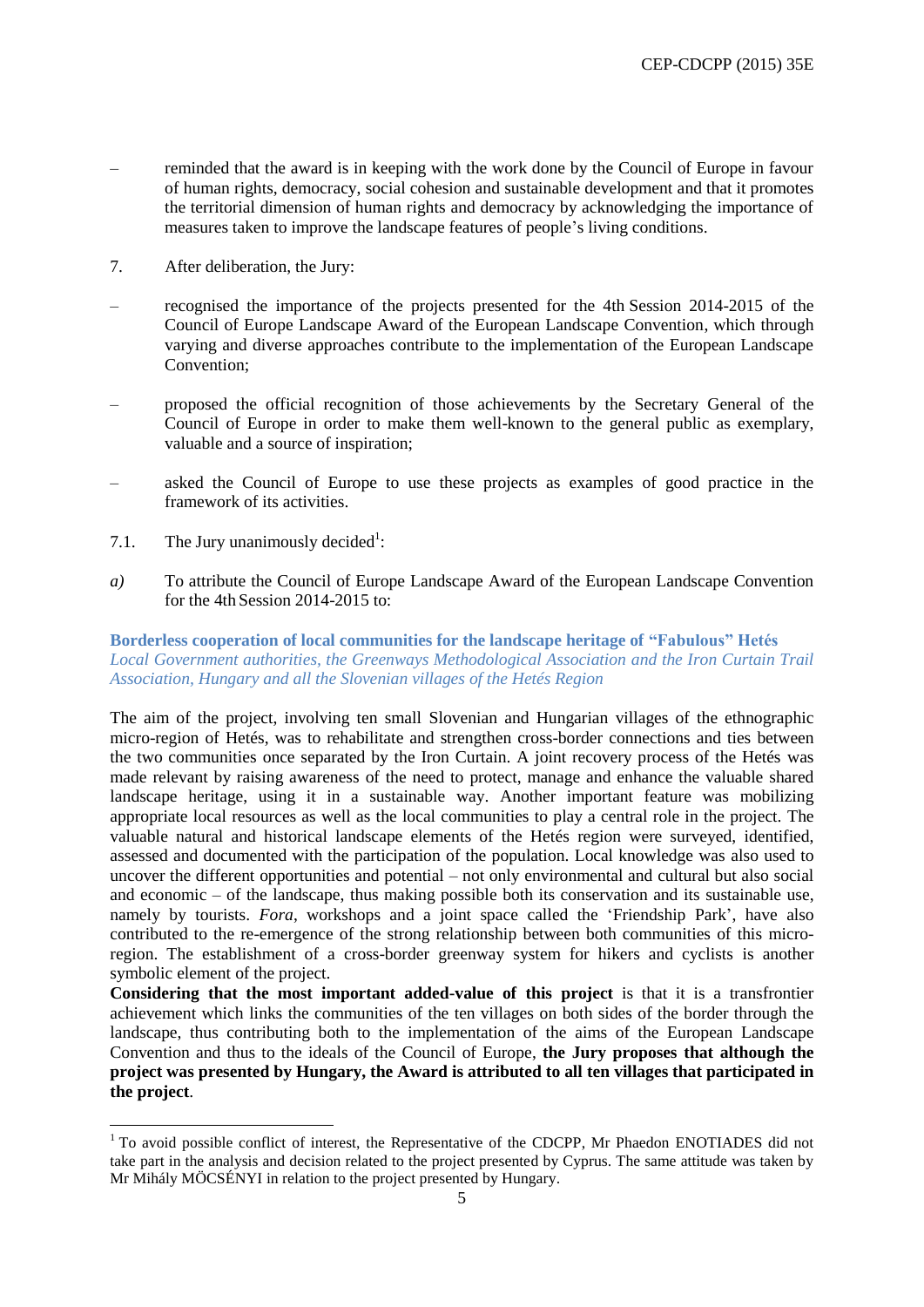*b)* To attribute identical special mentions of Council of Europe Landscape Award of the European Landscape Convention for the 4th Session 2014-2015 to the following achievements:

# **Service Tree – Tree of the Slovácko Region**

*Municipality of Tvarožná Lhota and INEX voluntary service Bílé Karpaty – NGO, Czech Republic*

The project aims to regenerate the cultural landscape of the Slovácko Region through the promotion and rehabilitation of the historical fruit tree species, the service tree. Central to this effort is the participation of the local residents and community partners.

The large and diverse number of activities emanating from this project is a great example of how an idea can keep evolving. Most importantly, this truly local project demonstrates the power of awareness-raising backed up by cooperation between local bodies to restore and enhance sustainable development and highlights the contribution of traditional fruit tree species to the character of landscapes in many parts of Europe. It is also an inspiration for promoting the protection of the traditional fruit trees' gene pool diversity, thus becoming an important example of grass root efforts to mitigate the negative effects on landscape of globalisation, standardisation and market commercialisation of agriculture throughout Europe.

#### **Liptovská Teplička: The protection of the unique historical landscape types** *Village of Liptovská Teplička, Slovak Republic*

The project, jointly operated by the Agricultural Cooperative of Liptovská Teplička and the selfemployed farmers of the village, aims to preserve this mountainous agricultural landscape as well as the unique character of the village of Liptovská Teplička. Achieving the aim of preserving the character and functionality of this unique agricultural landscape has played a key role in the economic activity of the town, allowing the village to remain inhabited despite its difficult mountainous location. The special relationship between the traditional farming methods still in practice in the fields closest to the village and the more modern machinery being used on the higher slopes allows for the efficient and sustainable farming of the land while respecting the town's heritage and preserving its history. The preservation of the agricultural innovation and endeavours of the villagers' forefathers is an inspiration for small towns and villages across Europe on how to implement the sustainable development and adequate protection and management of traditional landscapes.

#### **The Sénia Territory Millennium Olive Tree Landscape** *Taula del Sénia Commonwealth, Spain*

Among the central aims of the project are the conservation and protection of the olive trees, their environment and characteristic landscape (known as the "sea of olive trees"), while at the same time promoting the value of the landscape, heritage and culture associated with the ancient olive trees and ensuring their contribution to the sustainable territorial development of the area. Emanating from the concern of the local people over the future of some 4,800 classified millenarian trees, endangered namely by economic pressure and speculation, a partnership between several local and regional authorities, individuals and the private sector gave rise to a strong public-private cooperation that has led to the implementation of a number of projects that have borne economic opportunities, resulting in the rejuvenation of the area that ultimately ensures the protection of the olive trees and the adequate management of this important characteristic landscape. Several educational initiatives have greatly improved the awareness for this landscape and the importance of the historic olive trees. This achievement is an important inspiration for the protection, management and enhancement of all the traditional Mediterranean olive tree landscapes.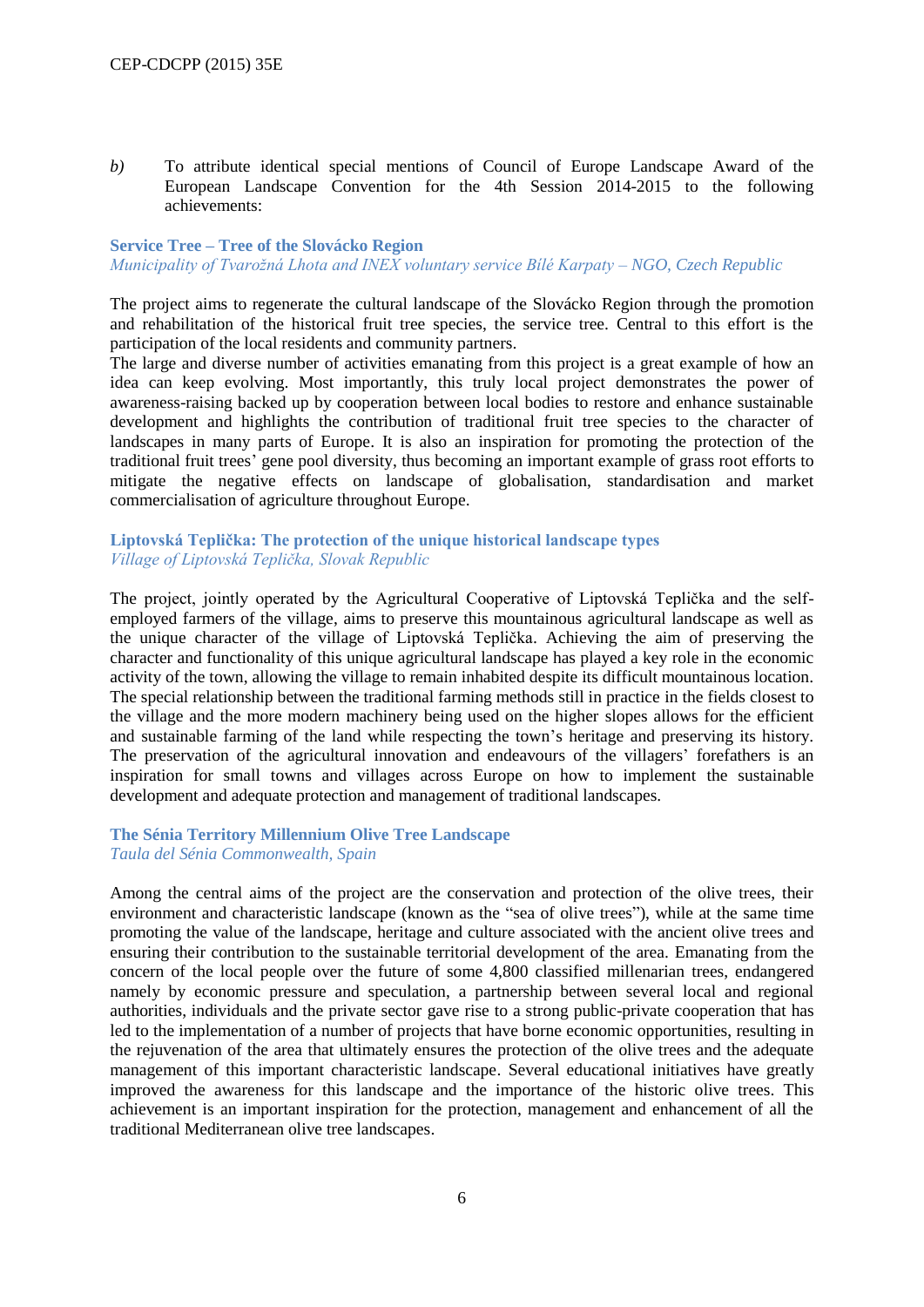c) To acknowledge and praise the great value of all the other projects presented for the 4th Session (2014-2015) of the Council of Europe Landscape Award of the European Landscape Convention and make them well-known to the general public for their exemplary value and as sources of inspiration:

#### **Enhancement of the natural landscape of Hof ter Musschen** *Commission of the Environnement of Brussels and surroundings ASBL, Belgium*

The Hof ter Musschen project aims to preserve this old rural landscape, in danger for many years from the on-going urbanisation in the surrounding areas. This project, which plays a key role in the region's sustainable development policy, results from the initiative of the local citizens wishing to safeguard the Hof ter Musschen to protect its historic and biologically important values. In 1990 a partnership was established between the Brussels Environment Committee, the Area Association ASBL, local and regional actors to ensure the sustainable management of the Hof ter Musschen as well as awarenessraising activities aimed at the school population and the general public whilst ensuring the protection of the most sensitive areas, in order to protect and develop the landscape and pass it on to future generations.

#### **Ecomuseum Blaca Hermitage** *Cultural Centre of Blac, Croatia*

The Ecomuseum Blaca Hermitage, formerly a monastic settlement, has great cultural value and is a strong boost for local sustainability, identity and sense of community and thus is a rich source of local heritage. This project is an example of good practice in the protection and enhancement of historical landmarks and their surrounding landscapes in particular the approach taken to solve the challenging accessibility issues during the renovation phase. This difficult access has now been transformed into a positive experience as many hiking, biking and walking routes have been created, allowing everyone to enjoy the landscape.

#### **Development of the Historical Centre of Agios Athanasios Municipality** *Municipality of Agios Athanasios, Cyprus*

The main aim of the project, central to the municipality's sustainable development policy, was the improvement of the citizens' quality of life through the renovation of the municipality's historic centre. Improving the safety of the road network in the area and providing a pleasant space with useful amenities for both young and old to enjoy were some of the major interventions. A lively public debate surrounded the design procedure of this project in an effort to create a consensus on the plans while allowing the public to take ownership of the project. The public's use of the new central square proves the effectiveness of collaboration in the improvement of our urban landscapes.

#### **Bull by the Horns: Grazing in Nature and Landscape Management**

#### *The Centre for Economic Development, Transport and the Environment for Central Finland (ELY Centre), Finland*

The Bull by the Horns project organised landscape management to guide the development of valuable nature and landscape areas across a number of regions. The project included a wide variety of partners (authorities, associations and citizens) and forged cooperation networks where the landowners of valuable sites made grazing agreements with livestock owners, resulting in management arrangements being established for 220 hectares of threatened traditional rural biotopes, as well as in efforts to prevent overgrowth and subsequent degradation of landscapes. The project demonstrates the importance of involving all concerned stakeholders, namely local people, in the appropriate landscape management of their areas and in their commitment to carry on the aims of the project after its initial funding stopped.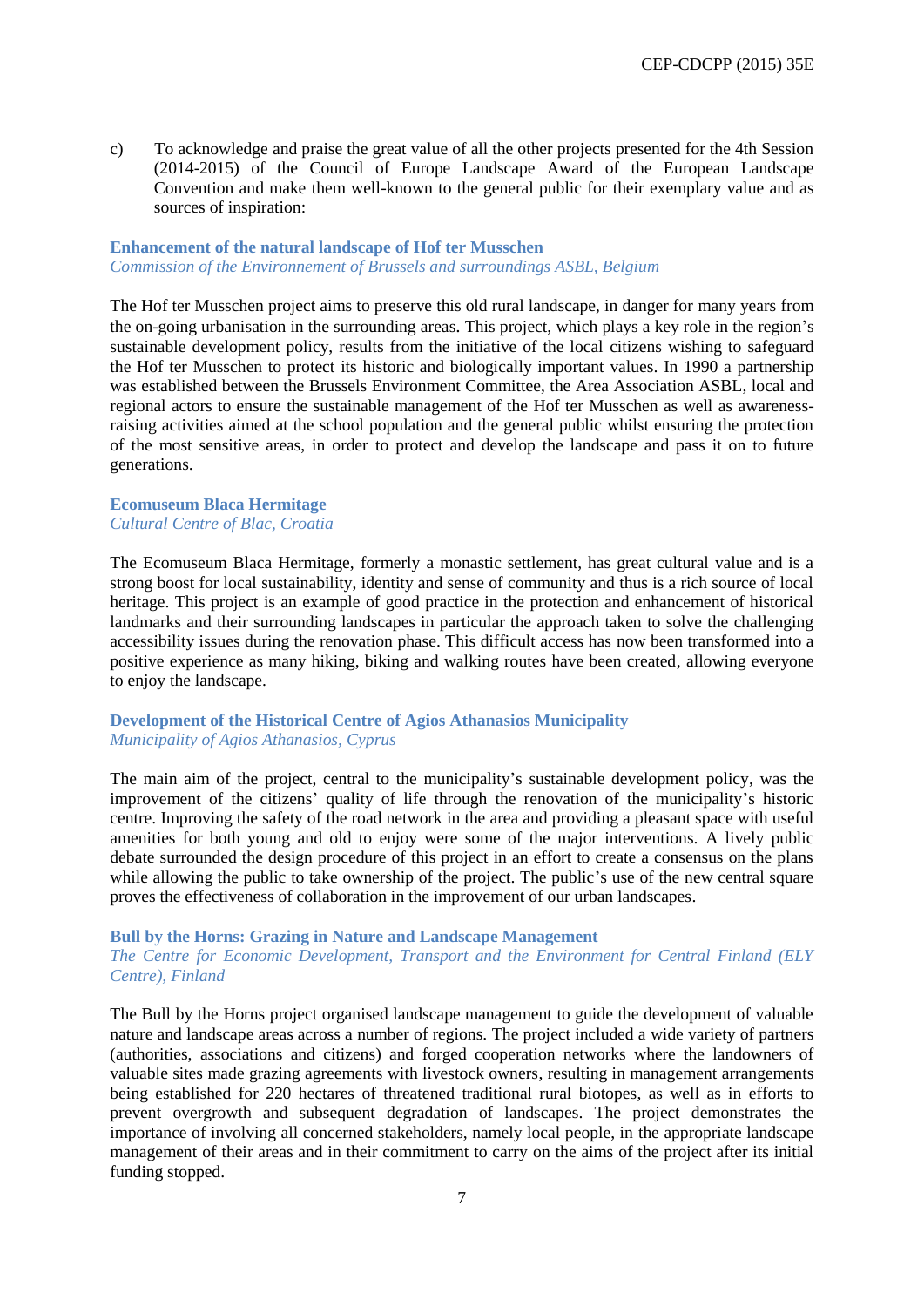#### **Agricultural Park of Paduli / Parco Agricolo dei Paduli** *Laboratorio Urbano Aperto / Open Urban Laboratory, Italy*

The project *Abitare i Paduli* ("Living Paduli"), a rural project, led by the local communities, the associations and the inhabitants stemmed from an idea to create a multifunctional rural park to restore the largely abandoned olive grove. The aim was to develop new methods to care for the land and enhance its value to the local population. A collaboration coordinated by the *Laboratorio Urbano Aperto* ("Open Urban Laboratory"), which involved the local stakeholders and a high number of experts from all over Italy, used a bottom-up approach that raised new awareness of the landscape's value in its inhabitants and persuaded young people to practise innovative management activities.

#### **Kuldīga Town in Venta Valley – Preserving Unique Landscape for the next Generations** *Kuldīga Municipality, Latvia*

The preservation of the Kuldiga town's unique landscape through improved management was the main goal of the project. The cleaning up of the River Venta Valley was a central issue so that the river could become the cohesive element to highlight the town's cultural heritage and landscape along its banks. Since 2004, the project involved various local and European partners in order to improve the planning and management of the town, its river and riverside landscape to ensure a closer bond between the town and its citizens, thus contributing to their quality of life.

#### **National Project:** *Nieuwe Hollandse Waterline* **/ New Dutch Waterline** *Board of the New Dutch Waterline, Netherlands*

This is an interesting example of innovative and exemplary reintegration of abandoned historical military structures into the landscape, restoring its historical and cultural heritage. By transforming the 85 km line of military infrastructure into a sustainable and cherished part of the landscape, the project aimed to provide the public with a valuable, accessible leisure and agriculture resource as well as enhancing tourism in the concerned regions.

#### **Biodiversity and Natural Resources Management in Camili Basin** *Camili Environmental Protection and Development Association, Turkey*

As a result of the project, an inter-sectoral participatory sustainable management plan was prepared and is being implemented, while training, education and awareness programmes were carried out for local people and school children. In addition, technical and financial support was provided to engage the local population in the various economic opportunities provided by the landscape and the tourism it attracted. The Camili Basin was included in the World Biosphere Reserve Network in 2005. The project is an example of how biodiversity and natural resource management contributes to landscape protection and management, in spite of the latter not being the explicit aim of the project.

#### **V. GENERAL OBSERVATIONS**

8. The members of the Jury underlined that the Landscape Award of the Council of Europe constitutes an important means of promoting awareness-raising of the landscape dimension, according to the provisions of the European Landscape Convention and that it would be most desirable for all Parties to participate in the 5th Session which will be organised in 2016-2017.

9. Considering the future sessions of the Award, the members of the Jury recommended to the Secretariat:

a) to ensure that the letter advertising the session and inviting the participation of the Parties to the ELC clearly indicates the need: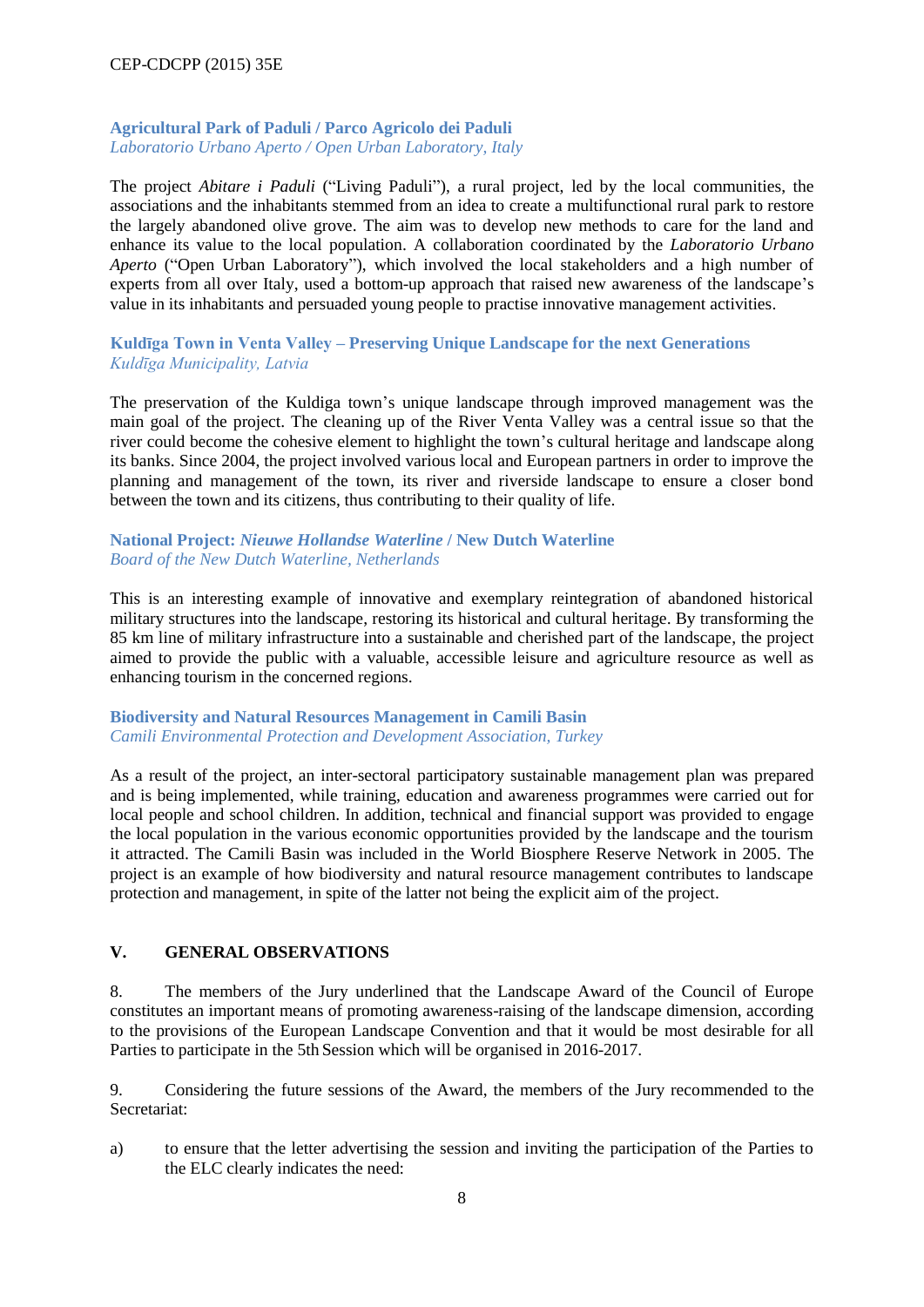- to involve the national ELC contact points in the presentation of the proposals, independently of the national process of selection;
- to present the proposals using the official application form appended to the invitation letter in order to allow of comparison of the projects;
- b) to analyse, in order to present a proposal to the next Conference, the possibility of an amendment to the Award Rules so that cross-border projects can be presented jointly by the Parties involved.

#### **VI. CLOSING OF THE MEETING**

10. The Chair thanked the members of the Jury, the Secretariat and the interpreters for their excellent work and brought the meeting to a close.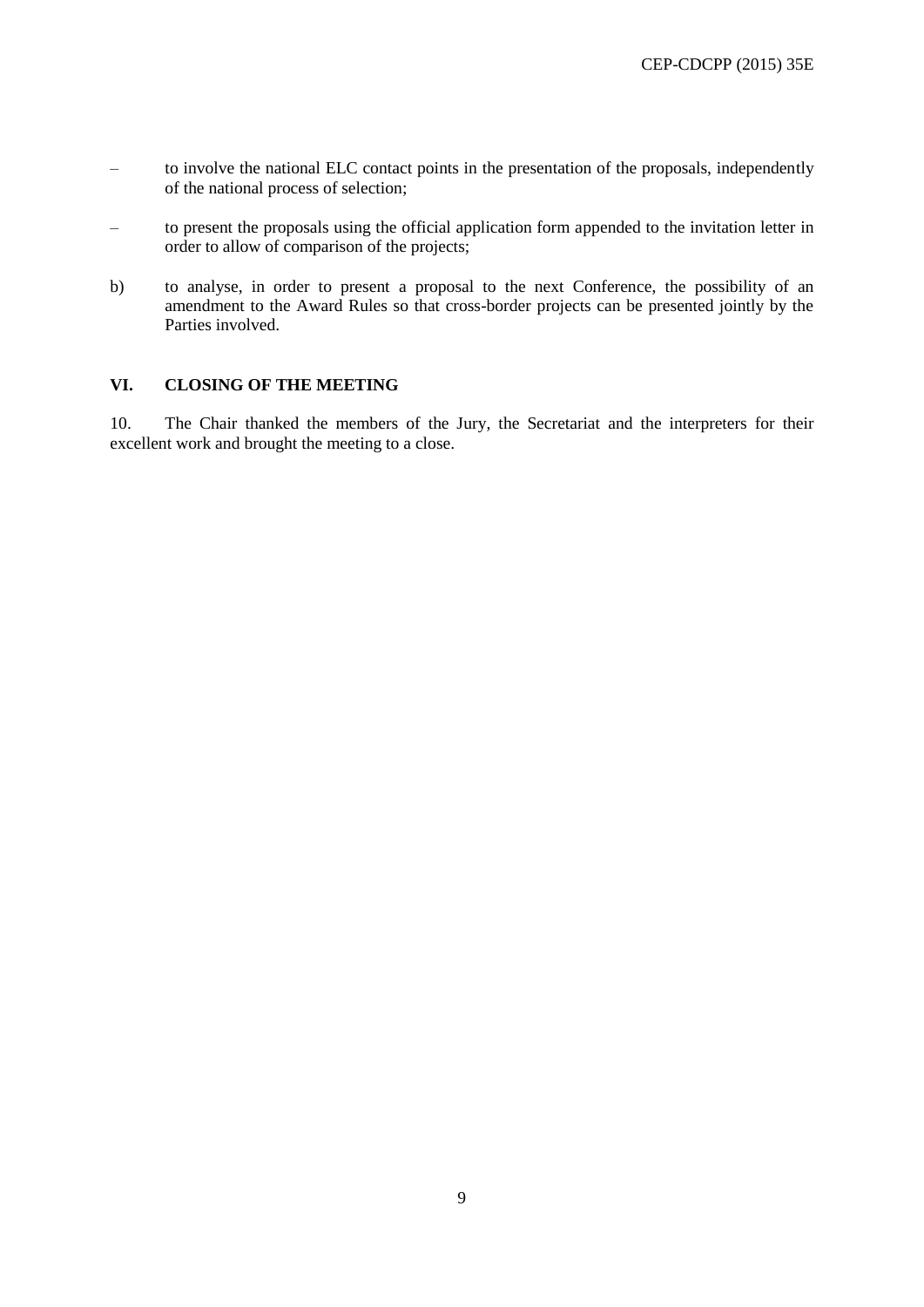#### **LIST OF PARTICIPANTS**

*Representative of the Steering Committee for Culture, Heritage and Landscape (CDCPP)*  1. Mr Phaedon ENOTIADES, Department of Town Planning and Housing, 1454 NICOSIA<br>Tel: +357 22 40 81 00 E-mail: penotiades @tph.mo  $E$ -mail: penotiades@tph.moi.gov.cy

*Representative of the Congress of Local and Regional Authorities of the Council of Europe*  2. M. Jean-Claude FRECON, Président du Congrès des pouvoirs locaux et régionaux du Conseil de l'Europe E-mail: ruth.catherin@coe.int *[Apologized for absence / Excusé]*

#### *Representative of the Conference of INGOS of the Council of Europe*

3. Mrs Anne-Marie CHAVANON, President of the Committee on Democracy, Social Cohesion and Global Challenges of the Conference of INGOs of the Council of Europe, FIHUAT/COFUAT, 15 rue Falguière, F-75015 PARIS Tél+ 33 (0) 1 77 49 76 80 E-mail: [amchavanon@yahoo.fr](mailto:amchavanon@yahoo.fr)

#### *Three eminent specialists on landscape*

4. Mrs Maria José FESTAS, Expert, Former Chair of the Council of Europe Conference on the European Landscape Convention and of the Committee of Senior Officials of the CEMAT, Rua Artilharia Um, 107, 1099-052, LISBOA, Portugal Tel: +351 21 782 50 11 - E-mail: mjfestas@gmail.com

5. Mrs Liv Kirstine MORTENSEN, Chair of the Council of Europe Conference on the European Landscape Convention, Senior Advisor, Department of Planning, Norwegian Ministry of Local Government and Modernisation, P.O. Box 8112 Dep, N-0032 OSLO, Norway<br>Tel: (+47) 22 24 59 19<br>E-mail: Liv-Kirstine.N

E-mail: [Liv-Kirstine.Mortensen@kmd.dep.no](mailto:Liv-Kirstine.Mortensen@kmd.dep.no)

6. Mr Mihály MŐCSÉNYI, former President of the International Federation of Landscape Architecture (IFLA) and Professor Emeritus of the University of Horticulture, Faculty of Landscape Architecture of Hungary Tel. +36 30 9928 635 E-mail: [info@anemona.hu](mailto:info@anemona.hu)

#### **GENERAL SECRETARIAT OF THE COUNCIL OF EUROPE** *SECRÉTARIAT GÉNÉRAL DU CONSEIL DE L'EUROPE*

#### **Directorate of Democratic Governance /** *Direction de la gouvernance démocratique*

Mme Maguelonne DEJEANT-PONS, Head of Division / Chef de Division, Secretary of the European Landscape Convention/CDCPP, Council of Europe, F - 67075 STRASBOURG CEDEX Tel. +33 (0) 3 88 41 23 98 E-mail: [maguelonne.dejeant-pons@coe.int](mailto:maguelonne.dejeant-pons@coe.int)

Mr Barry HYNES, Secretariat of the European Landscape Convention, Council of Europe, F - 67075 STRASBOURG CEDEX Tel. + 33 (0)3 90 21 41 75 E-mail: Barry.hynes@coe.int

10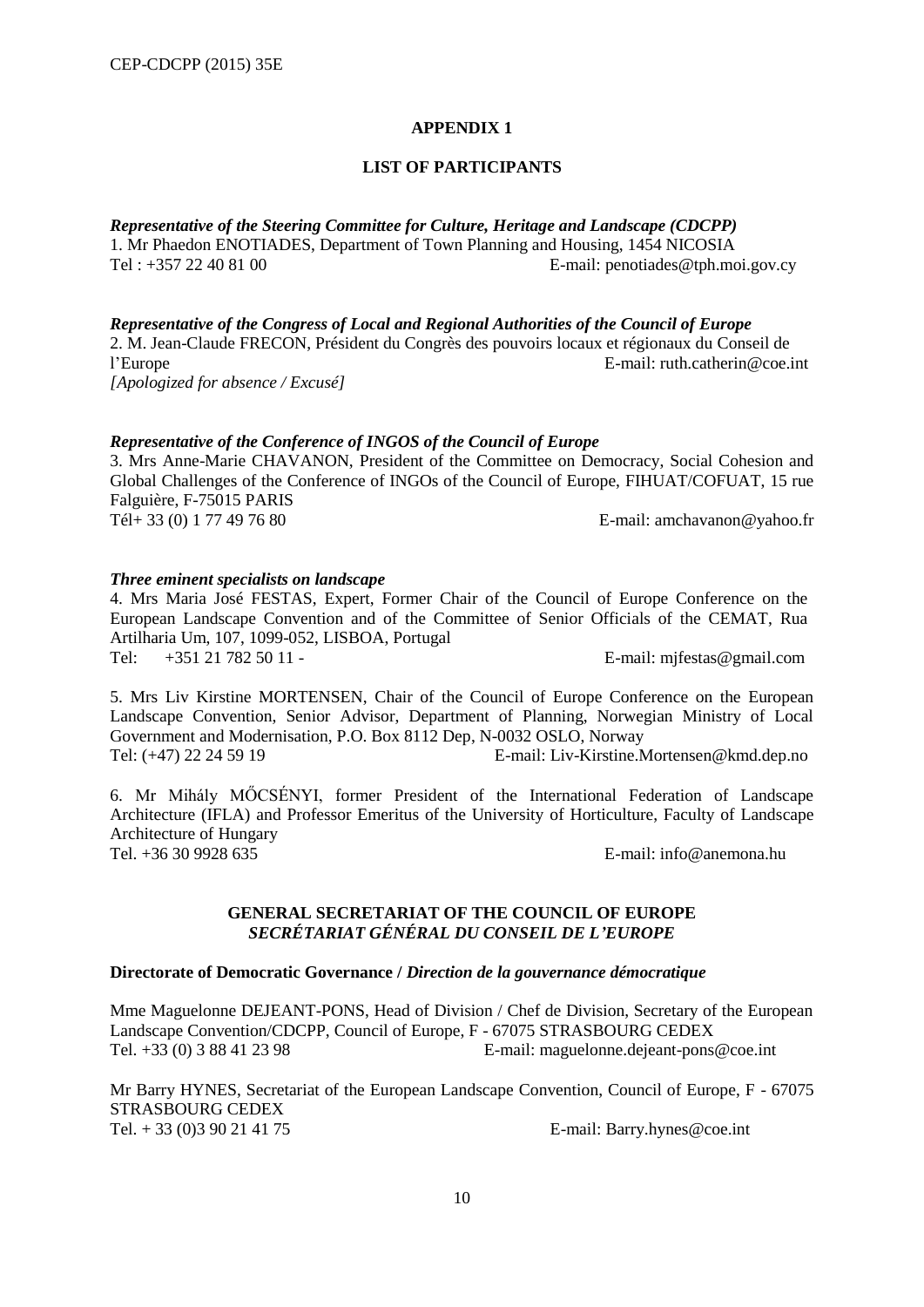Mrs Pascale DORE, Administrative Assistant / Assistante administrative, European Landscape Convention, Council of Europe, F - 67075 STRASBOURG CEDEX<br>Tel: +33 (0)3 90 21 46 83 E-ma E-mail: pascale.dore@coe.int

#### **Interpreters /** *Interprètes*

Ms Rebecca BOWEN

Mr Luke TILDEN

Mme Sylvie BOUX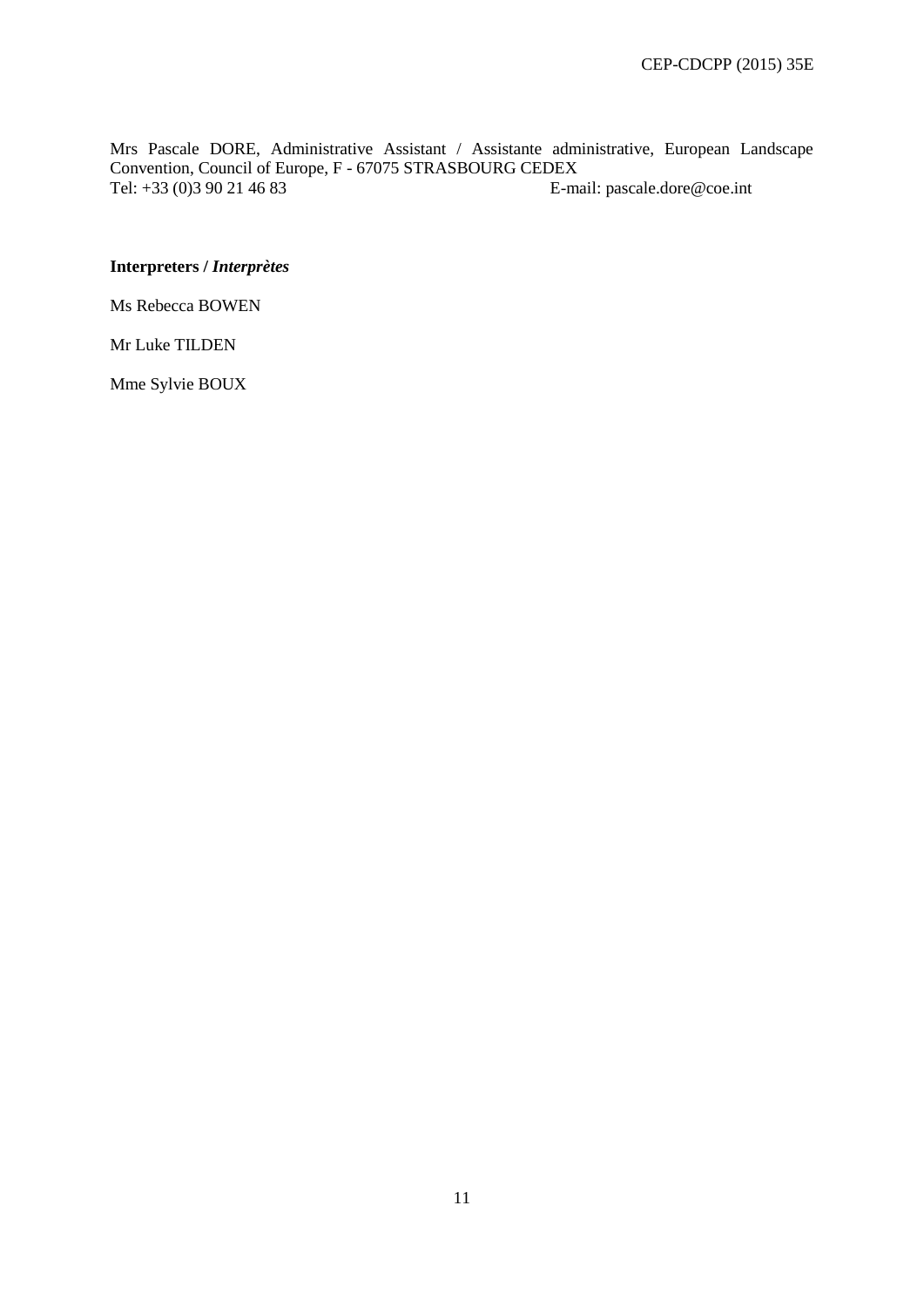# **AGENDA**

# I. WELCOME AND OPENING OF THE MEETING

- Adoption of the draft agenda *[\[CEP-CDCPP \(2015\) Award 1E\]](http://www.coe.int/t/dg4/cultureheritage/heritage/Landscape/Prix/2014/jury/CEP-CDCPP-2015-OJ_en.pdf)*
- General presentation of the work of the meeting *[\[CEP-CDCPP \(2015\) Award 2E\]](http://www.coe.int/t/dg4/cultureheritage/heritage/Landscape/Prix/2014/jury/CEP-CDCPP-2015-2-Award_en.pdf)*
- II. ELECTION OF THE CHAIR
- III. PRESENTATION OF THE PROJECTS
- IV. DEBATE AND DECISION OF THE JURY
- V. GENERAL OBSERVATIONS
- VI. CLOSING OF THE MEETING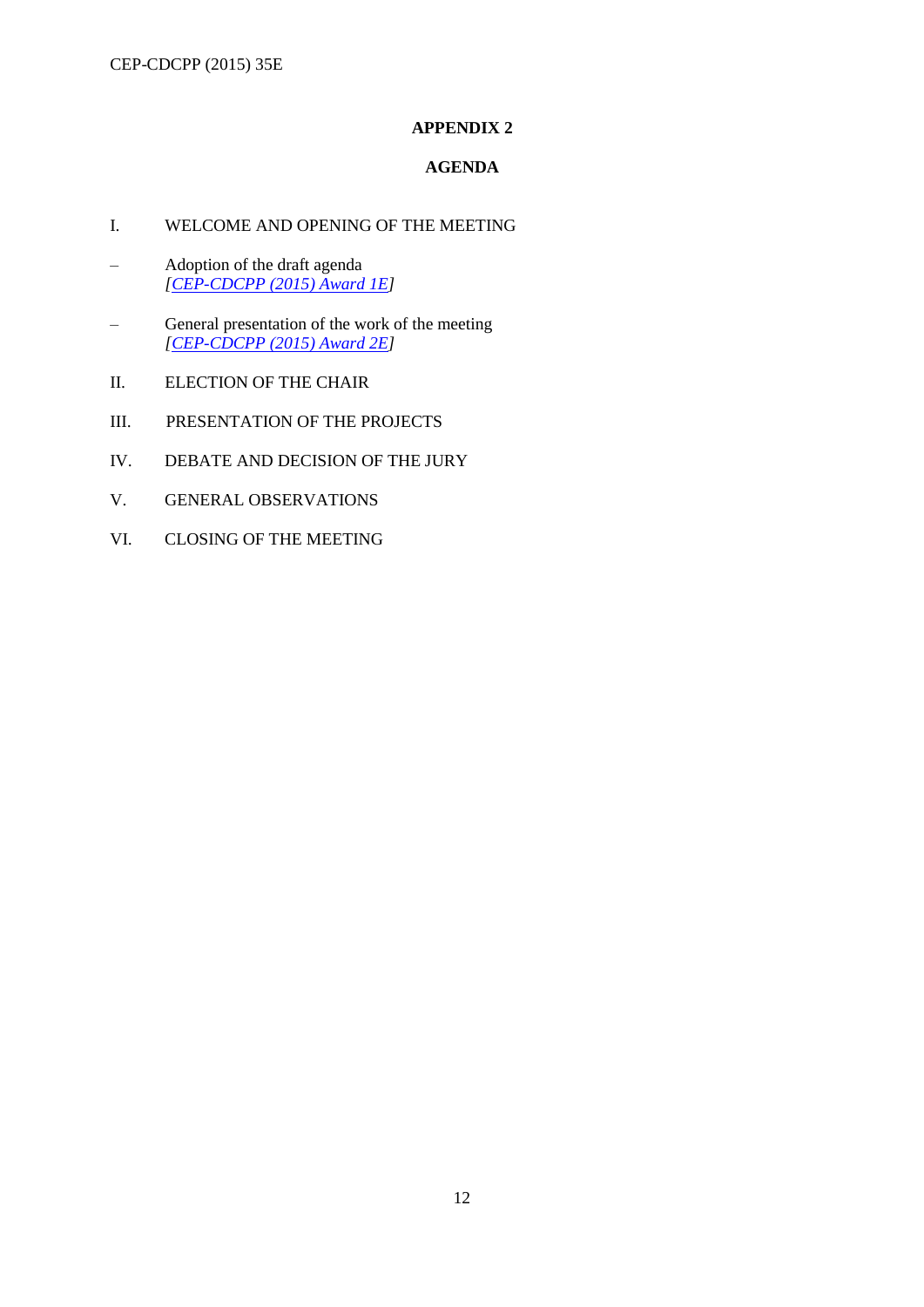#### **RESOLUTION CM/RES(2008)3 ON THE RULES GOVERNING THE LANDSCAPE AWARD OF THE COUNCIL OF EUROPE**

*(Adopted by the Committee of Ministers on 20 February 2008at the 1018th meeting of the Ministers' Deputies)*

The Committee of Ministers,

Recalling that Article 11 of the European Landscape Convention (ETS No. 176) (hereinafter "the Convention"), adopted by the Committee of Ministers of the Council of Europe on 19 July 2000 and opened for signature in Florence on 20 October 2000, institutes the Landscape Award of the Council of Europe (hereinafter "the award");

Bearing in mind that this article provides that the Committee of Ministers shall define and publish the criteria for conferring the award, adopt the relevant rules and grant the award;

Bearing in mind that the award's purpose is to reward exemplary practical initiatives for the achievement of landscape quality objectives on the territories of parties to the Convention (hereinafter "the Parties"):

Considering that the award is in keeping with the work done by the Council of Europe in favour of human rights, democracy and sustainable development and that it promotes the territorial dimension of human rights and democracy by acknowledging the importance of measures taken to improve the landscape features of people's living conditions;

Convinced that the award is intended to heighten civil society's awareness of the value of landscapes, of their role and of changes to them,

Resolves as follows:

- I. The rules governing the Landscape Award of the Council of Europe are adopted as set out in the appendix to this resolution.
- II. The criteria for awarding the Landscape Award of the Council of Europe are appended to these rules.
- III. The Parties are invited to translate into their national language(s) and promote the rules governing the Landscape Award of the Council of Europe. They are also requested to encourage media coverage of the award so as to raise public awareness of the importance of landscapes.

A*ppendix to Resolution CM/Res(2008)3*

#### **Rules governing the Landscape Award of the Council of Europe**

#### *Article 1 – Aim*

*a.* The award is an honorary distinction which acknowledges a policy or measures implemented by local or regional authorities or their groupings, or particularly remarkable contributions by non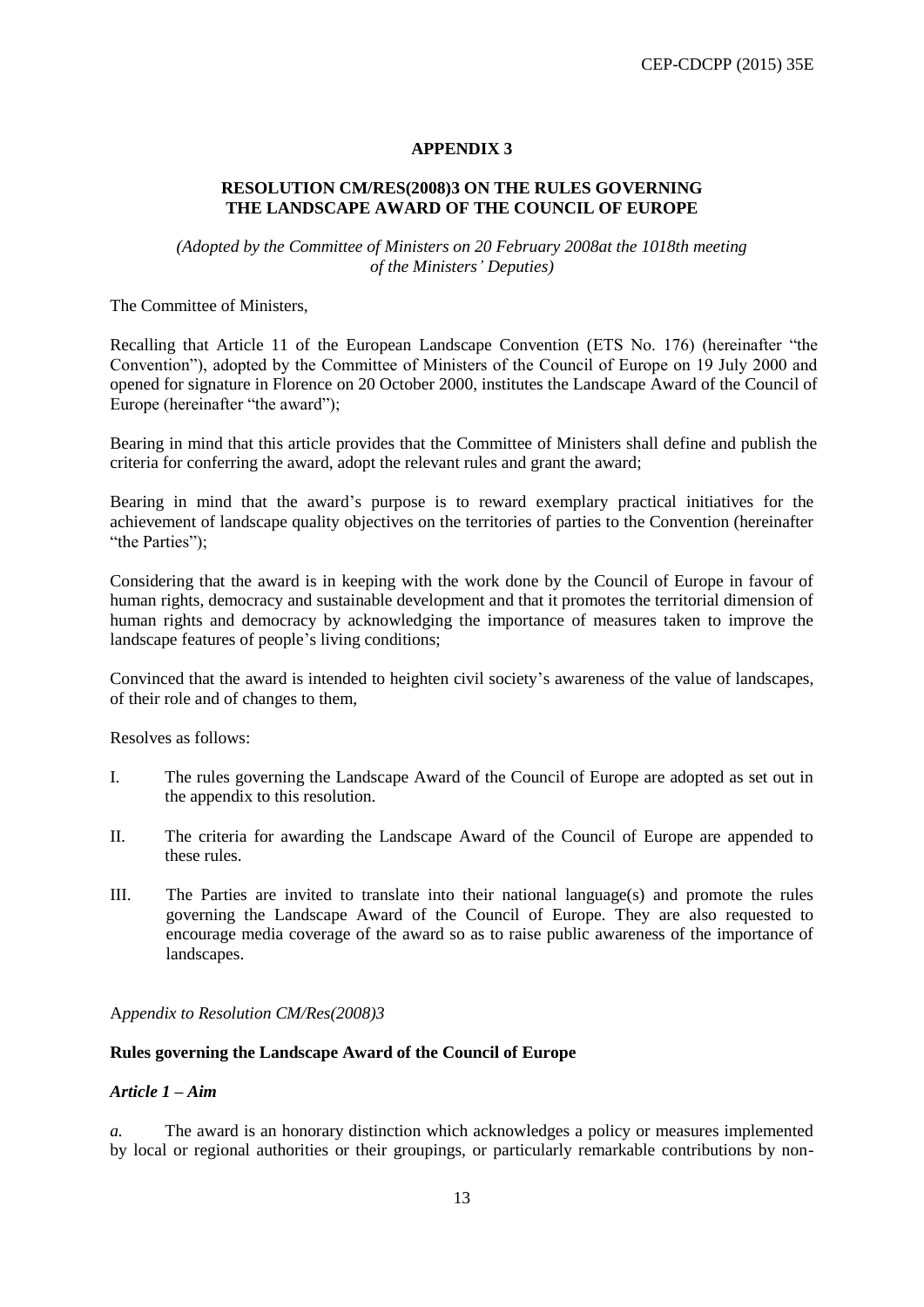governmental organisations, for sustainable protection, management and/or planning of landscapes. It takes the form of a diploma. Special mentions may also be awarded.

*b.* The award rewards a process of implementation of the Convention at national or transnational levels resulting in an effective, measurable achievement.

*c.* The award also helps to make people more aware of the importance of landscapes for human development, consolidation of the European identity and the well-being of individuals and society as a whole. It fosters public participation in the decision-making process concerning landscape policies.

# *Article 2 – Qualification of candidates*

In accordance with Article 11, paragraph 1, of the Convention, the following may be candidates for the award: local or regional authorities and their groupings that have instituted, as part of the landscape policy of a party to this Convention, a policy or measures to protect, manage and/or plan their landscape, which have proved lastingly effective and can thus serve as an example to other territorial authorities in Europe. Non-governmental organisations having made particularly remarkable contributions to landscape protection, management or planning may also be candidates.

In accordance with paragraph 2 of the above-mentioned article, transfrontier local or regional authorities and groupings of local and regional authorities concerned may be candidates, provided that they jointly manage the landscape in question.

#### *Article 3 – Procedure*

The procedure consists of three stages:

## **Stage 1** *–* **Submission of candidatures**

Each Party may submit one candidature to the Secretariat General of the Council of Europe. The candidature may be the result of a competition held by each Party taking into account the award criteria appended to these rules.

The application file, in one of the official languages of the Council of Europe (French or English), shall include:

- a presentation of the candidate (not more than three pages long);
- the description of a completed project for the protection, management and/or planning of a landscape, which has proved lastingly effective and can serve as an example. Mention shall be made of the convention provision concerned.

The description shall take the form of a paper document, approximately 20 pages long, accompanied by a digital copy in PDF format on CD-Rom and posters. The file may also include a video presentation lasting approximately five minutes. The materials submitted must be copyright-free for use by the Council of Europe in communications aimed at promoting the award or any other publications or activities relating to the Convention. The Council of Europe undertakes to cite the authors' names.

Files that are incomplete or fail to comply with the rules will not be taken into consideration.

The award is in principle conferred every two years. The files presenting candidatures must reach the Secretariat General of the Council of Europe by no later than 31 December of the year preceding the year of award.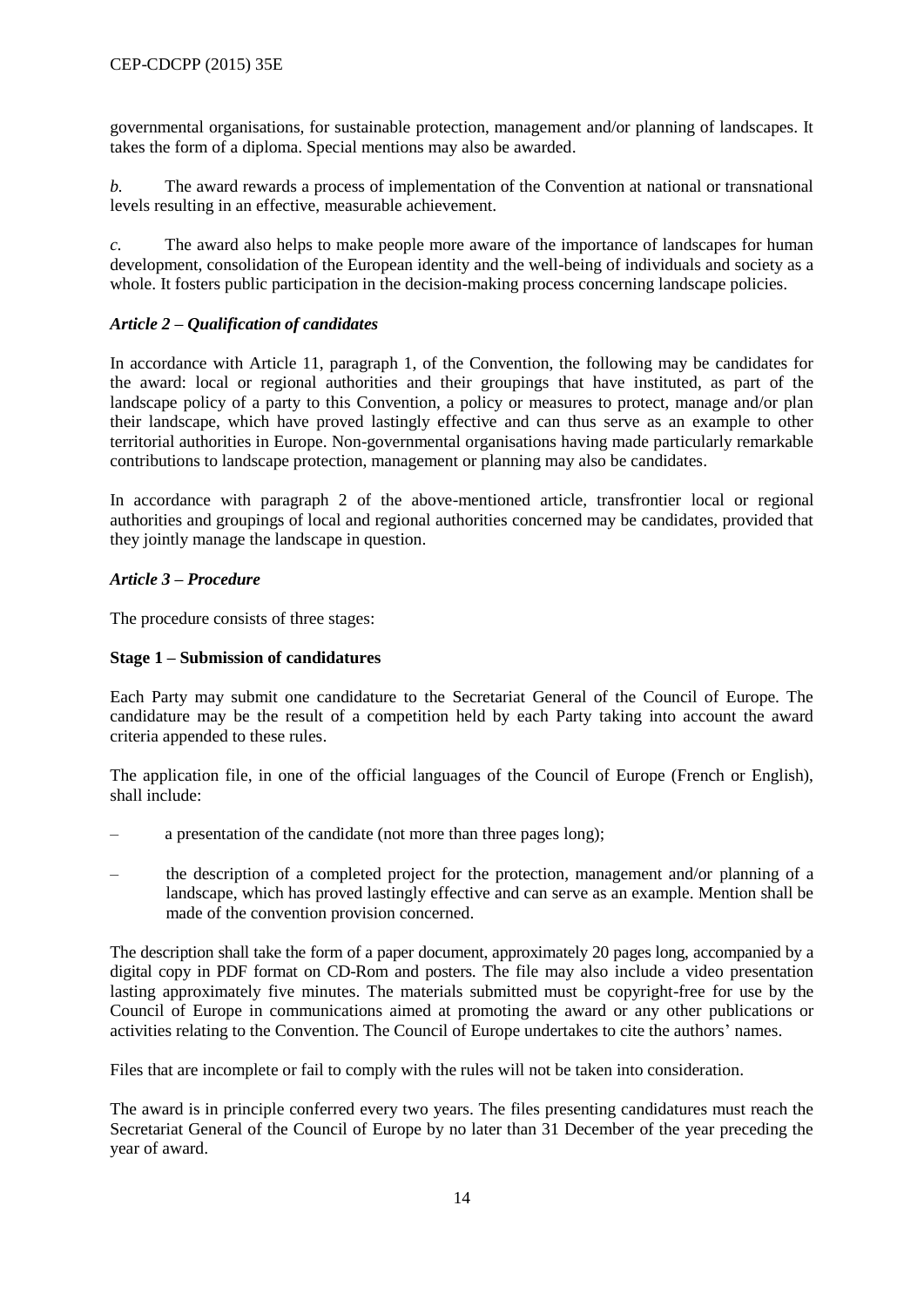#### **Stage 2** *–* **Consideration of candidatures**

An international jury set up as a subordinate body of the committees of experts referred to in Article 10 of the Convention<sup>2</sup> shall determine whether candidatures are admissible. The jury is composed of:

- one member of (each of) the committee(s) of experts responsible for monitoring the Convention, appointed by the committee(s) concerned;
- one member of the Congress of Local and Regional Authorities of the Council of Europe, appointed by the Congress;
- one representative of an international non-governmental organisation, appointed by the Secretary General on the proposal of the Grouping of INGOs enjoying participatory status with the Council of Europe;
- three eminent specialists on landscape, appointed by the Secretary General of the Council of Europe.

The jury appoints a president.

 $\overline{a}$ 

The jury proposes the award winner from among the candidates admitted.

The proposals of the jury are taken by an absolute majority for the first two rounds of voting, and by a relative majority for the following round, based on the criteria set out in the appendix to these rules, stating the reasons for its choice. In case of equal votes, the vote of the president of the jury is decisive.

The reasons for the choice are explained.

The jury can propose to attribute one or more special mentions.

The committees of experts referred to in Article 10 of the Convention<sup>1</sup> examine the proposals of the jury and forward their proposals concerning the award winner, and, wherever appropriate, special mentions, to the Committee of Ministers.

#### **Stage 3** *–* **Granting and presentation of the award and the special mentions**

In the light of the proposals of the committees of experts referred to in Article 10 of the Convention<sup>1</sup>, the Committee of Ministers shall grant the award and any special mentions.

The award and the special mentions shall be presented by the Secretary General of the Council of Europe or his/her representative at a public ceremony.

<sup>&</sup>lt;sup>2</sup> On 30 January 2008, the Committee of Ministers decided to attribute this competence to the Steering Committee for Cultural Heritage and Landscape (CDPATEP) [replaced on 1<sup>st</sup> January 2012 by the Steering Committee for Culture, Cultural Heritage and Landscape (CDCPP).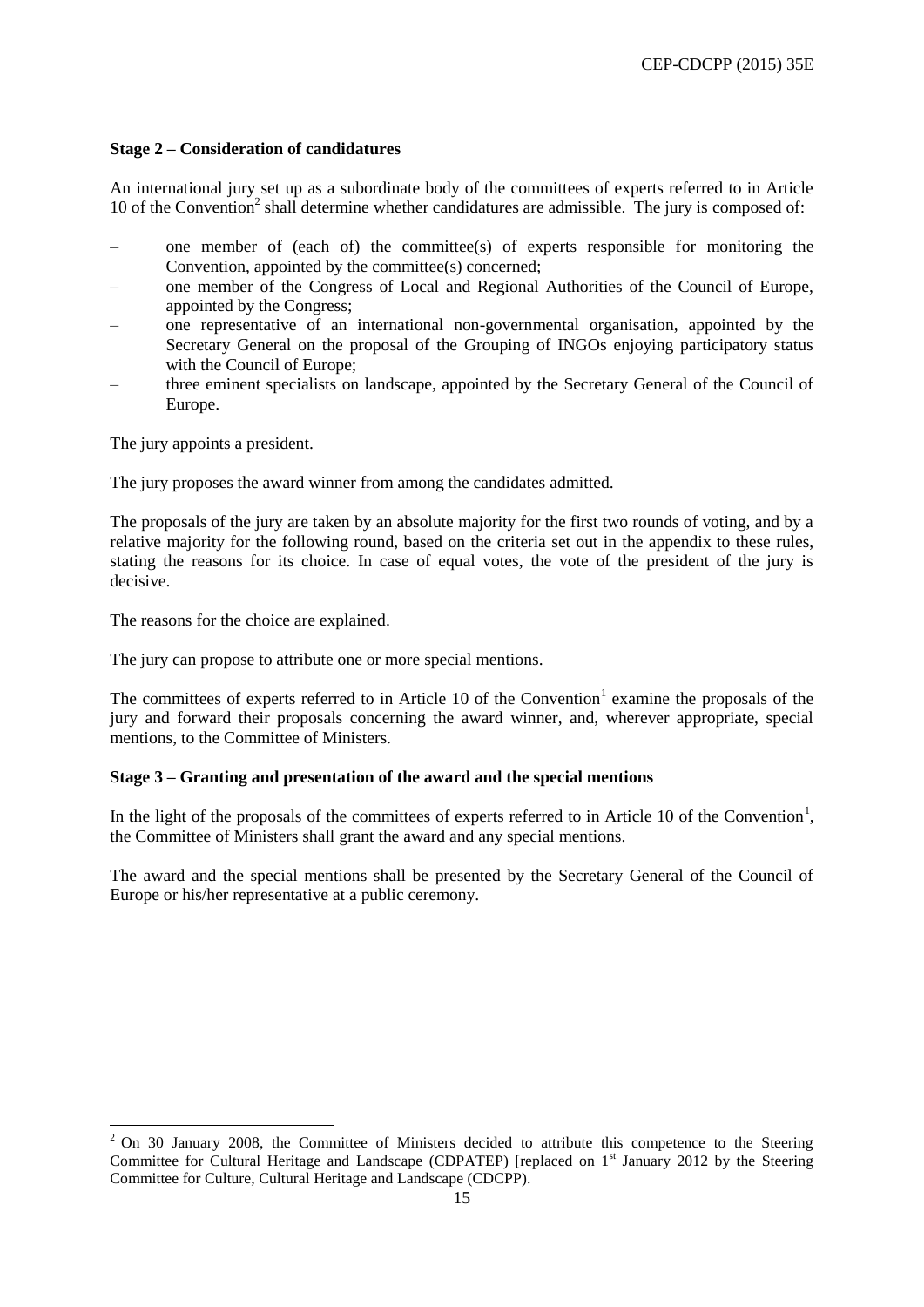#### *Appendix to the rules*

## **Criteria for conferring the Landscape Award of the Council of Europe**

#### **Criterion 1 – Sustainable territorial development**

The completed projects submitted must give tangible form to the protection, management and/or planning of landscapes. This means that the projects must have been completed and open to the public at least three years, when the candidatures were submitted.

They must also:

- be part of a sustainable development policy and be in harmony with the territorial organisation of the area concerned;
- demonstrate their environmental, social, economic, cultural and aesthetic sustainability;
- counter or remedy any damage to landscape structures;
- help enhance and enrich the landscape and develop new qualities.

#### **Criterion 2** *–* **Exemplary value**

The implementation of the policy or measures that have helped to improve the protection, management and/or planning of the landscapes concerned must set an example of good practice for others to follow.

#### **Criterion 3 – Public participation**

The policy or measures implemented with a view to the protection, management and/or planning of the landscapes concerned should involve the active participation of the public, local and regional authorities and other players and should clearly reflect the landscape quality objectives.

The public should be able to participate simultaneously in two ways:

- through dialogue and exchanges between members of society (public meetings, debates, procedures for participation and consultation in the field, for example);
- through procedures for public participation and involvement in landscape policies implemented by national, regional or local authorities.

#### **Criterion 4** *–* **Awareness-raising**

Article 6.A of the Convention provides that "each Party undertakes to increase awareness among civil society, private organisations and public authorities of the value of landscapes, their role and changes to them". Action along these lines taken as part of the completed project concerned will be assessed.

\* \* \*